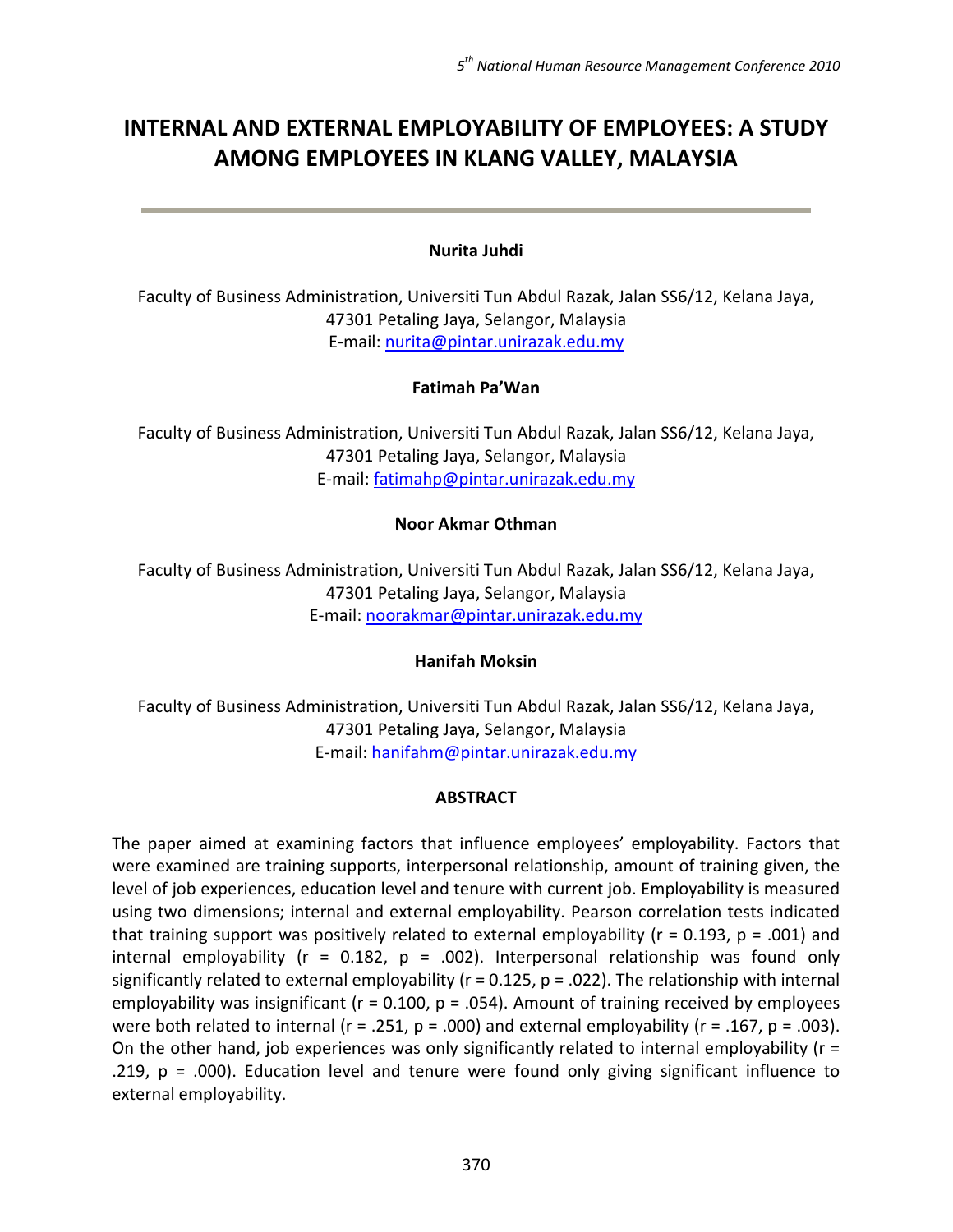Keywords: training, job experiences, interpersonal relationship, internal employability, external employability

#### INTRODUCTION

Today, employers are looking for more than just technical skills from the modern workforce. They are looking for people who are capable of performing various tasks and roles. Employers have been very serious in recruiting competent employees with vast experience so that they can cut short on training. Employees, on the other hand, are searching for opportunities for self development that can expand their horizons. They receive trainings formally or informally on the job. Some are given the support from their superiors in the form of job enlargement, job enrichment and job rotation. All these processes are expected to expand the skills and job experience of the employees. Beside these programs, interpersonal relationships are also used to expose employees to new roles and perspective. Mentors who are highly experienced and skilled are assigned to guide and provide advice to employees with less experience.

The idea to provide training and development (T&D) supports to employees is mainly to allow them to be more employable for other tasks. Regardless of positions or where they work, having exposed to various tasks and roles may increase the ability of employees to assume other roles which are initially not meant for them. It seems that employees benefit from T&D in many ways and more importantly, such support is very useful for their successive marketability. Being able to perform different roles and be employed in different organizations nowadays may be one of the best selling points for an employee. And to be one, the person should be equipped with the right knowledge, skills and abilities through job experiences and other T&D programs. Marketability also means a person is able to remain in his or her job that eventually could help him or her climb the career ladder.

The objective of this paper was mainly to measure factors that influence employability. More specifically, this paper examined employability in two different dimensions; internal and external employability. Six variables were examined their respective relationships with both types of employability.

## LITERATURE REVIEW

## Training and Development Support

T&D supports for employees could come in various forms. It may include formal strategies like career planning, training and assessment centers and informal support such as providing mentoring, coaching and networking opportunities (Sturges et al., 2002). Ng et al. (2005) regard any program, process and assistance provided by organizations to support and enhance their employees' career success as organizational sponsorship.

There are other ways that are equally effective such as job enrichment, job rotation and job enlargement that allow employees to be exposed to new experience, yet less costly. But it can only happen with full support from superiors who are willing to assign employees with new functions and responsibilities. Managers and superiors should also be opened for errors and mistakes that employees commit. Such support is highly needed so that employees can expand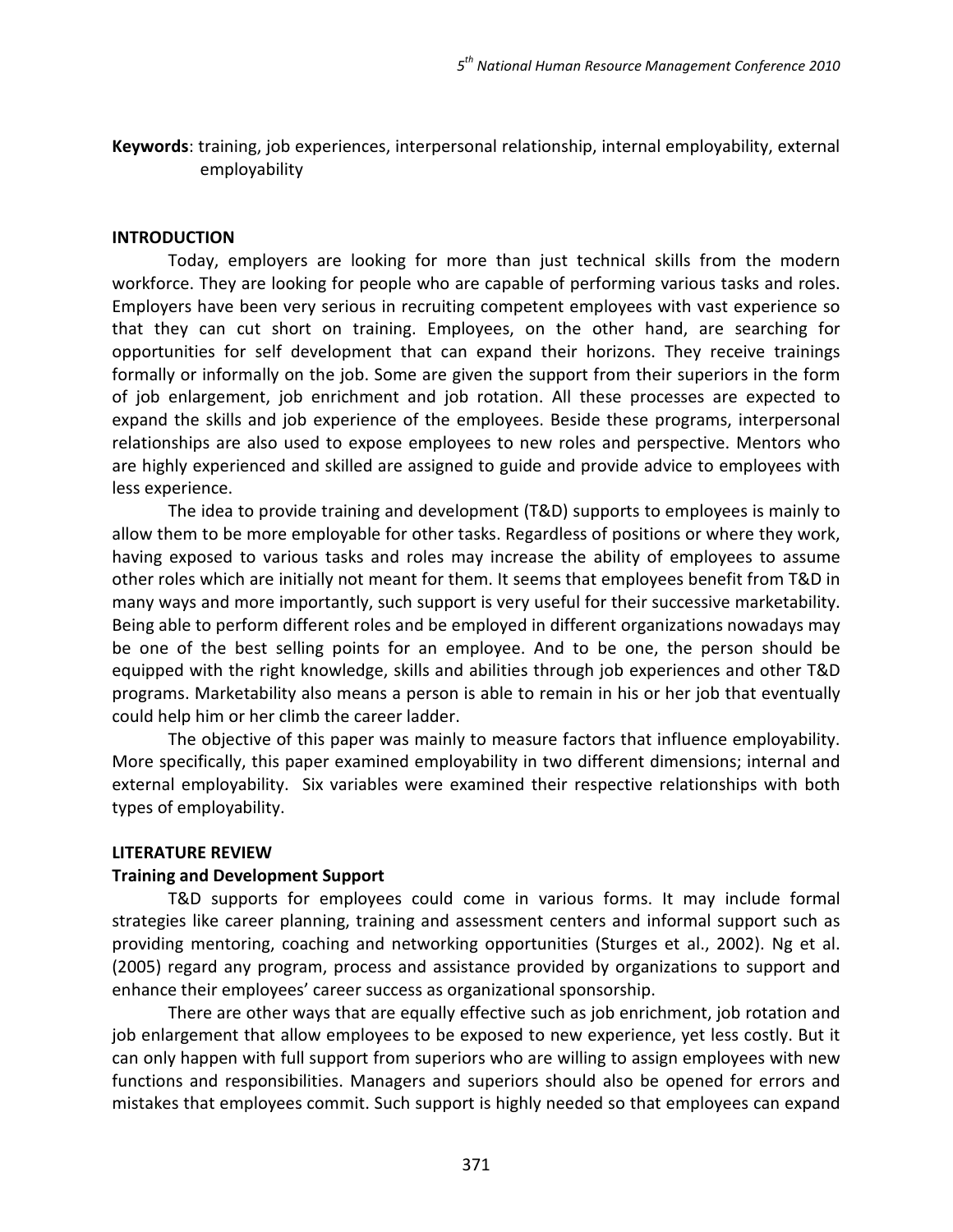their skills and thus, employability. It is noted by Wang and Chan (2006) that strong support from managers and superiors has great potential in contributing to the multiplier effect of training.

Most organizations and employers are supportive when it comes to providing T&D opportunities for employees. Both parties will benefit albeit some employers would claim that investing too much would somehow backfire. Generally, employees would be happier and more committed if they receive support from leaders or mentors who help them to develop their career. This is one of employers' responsibilities in providing opportunities for employees for their career development and better job performance. Employers, on the other hand, would benefit in terms of higher employee retention, better ability in improving quality and coping with changes (Noe, 2008). However, despite the advantages of being supportive in providing T&D opportunities for employees, some research posited that high commitment in T&D does not necessarily guarantee high returns on investment (Blundell, Dearden, Meghir and Sianesi, 1999). It is noted by Carbery and Garavan (2005) that employers are more willing to give job specific training that is relevant to employees' current job in the company and not so much training that offer generic skill development. This is because such training on job specific skill gives more immediate return as compared to the latter's that could only be realized in the long term.

## Internal and External Employability

According to Tome (2007), in the last decades of the  $20<sup>th</sup>$  century, with the advent of Knowledge Based Economy, and of globalization, the economic structure of countries began to change very fast and employability began to be much more uncertain. Organizations have to be prepared with more competition and need to strengthen their competitiveness. Human capital is one of the major weapons that serve as the driver for them to survive and thrive. Each and every employee hired is considered an asset that can be used to produce more wealth. On the other hand, employees have to stay marketable given the uncertain economic condition. They have to find employers and workplaces that offer both employment and career development. It seems that both employers and employees have to compete in their own respective worlds.

Clarke (2007) noted that measures of employability tended to focus on tangible and quantifiable criteria, for example having appropriate qualifications, having a particular job title, identification with an organization, particularly when the organization had reputation for hiring or training good people, or years of experience in a company or in a specific field. Indeed, education and training play a significant role to employability.

As mentioned by Groot and Maassen van den Brink (2000), education and training are expected to make workers more employable within the firm and greater employability increases internal flexibility. They also indicated that employees with longer years of tenure in the organizations tend to be less employable within the firm. This is due to 'experience concentration' that makes the employees less capable of performing new tasks which require new skills and knowledge. Undoubtedly, those who are highly experienced in their job tasks are very skillful and productive at the present job but unfortunately it makes them less 'marketable' for other jobs.

In his survey that was based on data collected from 1988 to 2000, Tome (2007) reported that employees with high levels of education and high tenure seem to lead to higher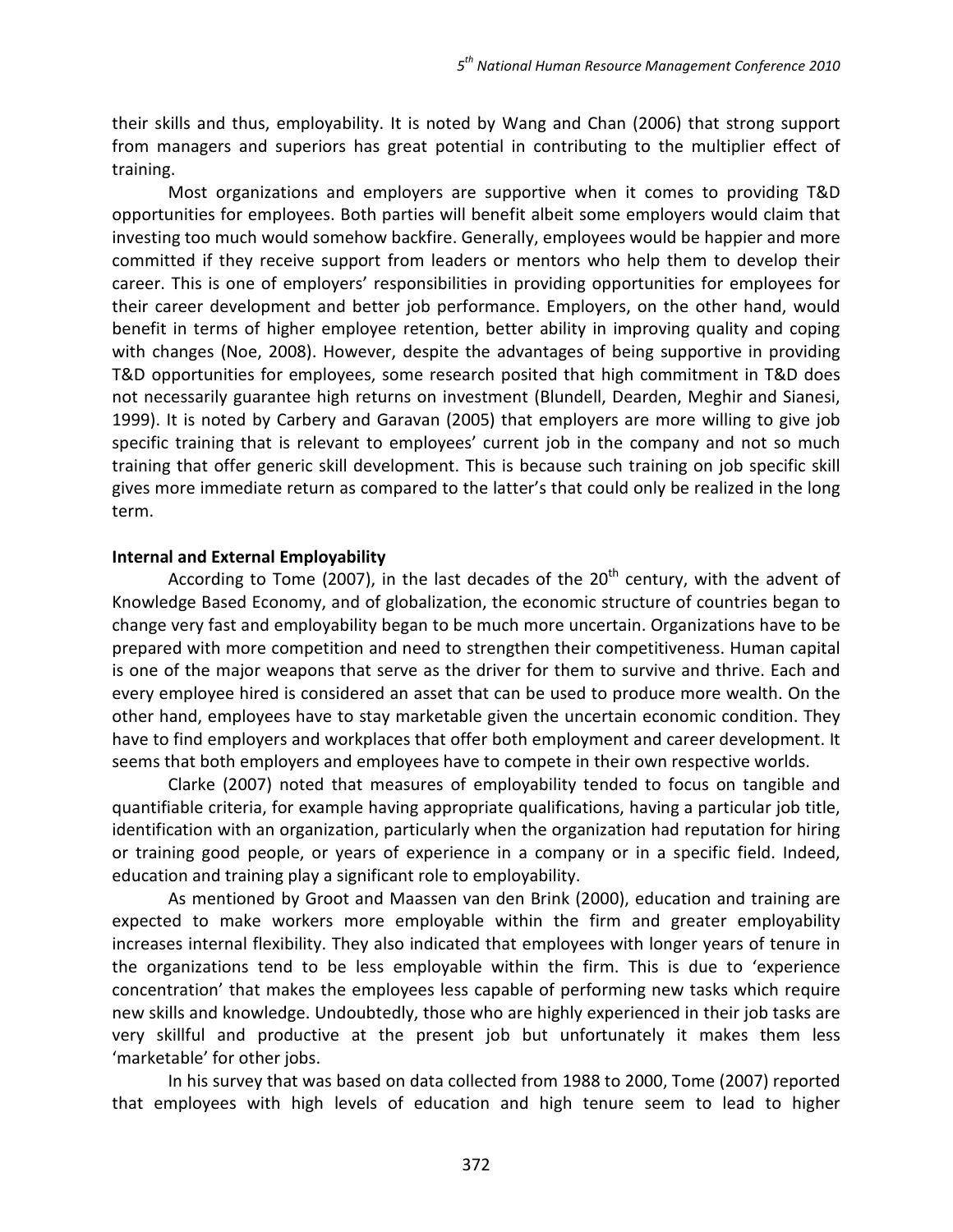employability but surprisingly, those with low education level with lower tenure also have higher employability. However, he strongly noted that this happened when there was a dual labor market that occurred due to different economic conditions within the period. His study somehow failed to clearly indicate the robustness of education as the determinant of employability. Therefore, it is pertinent to examine whether the same scenario is found in other studies.

Employability has primarily benefited employees with high developed or high demanded skills (Clarke and Patrickson, 2008). Groot and Maassen van de Brink (2000) distinguish between workers' internal and external employability. External employability refers to the ability and willingness to switch to a similar or another job in another firm, and therefore reflects the value of workers' human capital in the external labor market. Internal employability refers to a worker's ability and willingness to remain employed with the current employer, which is the value of a worker's human capital in the internal labor market. Trained employees can be employed into more jobs within the firm with less supervision.

The idea of employability is a high concern nowadays with the uncertain economic condition that exposes both employers and employees to ambiguities. Employees who are less skilled and competent are susceptible to retrenchment. Employers have to juggle between the need to contain cost and maintain productivity for efficiency. Having only the right people with the right skills at the right time is the priority. Thus, employees should have the marketable skills that promise them immortal career life.

# T&D and Employability

Mincer (1991) posited that employers that have long years of education are able to find suitable jobs easily. This is supported by Tome (2007) who conducted a study on employees in Portugal. Nevertheless, he also found that employees with low educations tend to have higher employability and he added that this happened due to the existence of 'dual labor market' in Portugal. However, in their study, Groot and Maasen van den Brink (2000) did not find any significant relationship between years of education and employability. Rather, it is the on-thejob training that is significantly influencing the employees' ability to be employed elsewhere. This is supported by another study done by Bassanini (2006) which found that employee training programs have helped to raise the overall employability of workers, significantly improving their chances of gaining reemployment after having been laid off.

Groot and Maasen van Den Brinks (2000) found that formal work related training – such as apprenticeship training and the number of on-the- job training courses taken increase the probability that one is employed in other jobs or department at the firm. There is also the fear that once trained, the employee might become more employable and may seek to advance their careers elsewhere (Wang and Chan, 2006). This view is similar to the other research mentioned that training courses taken has significant effect on the extent to which workers can be employed elsewhere (Groot and Maassen van den Brink, 2000). More training support also appears to have stronger impact on employment security (Wang and Chan, 2006). Other than that, there is a correlation between employee training and job satisfaction leading to employee retention. When employees are properly trained, they become empowered with the knowledge and skills to perform their job functions with confidence. In turn, they develop a stronger sense of accomplishment, usefulness and loyalty to the organization (Peterson, 1999).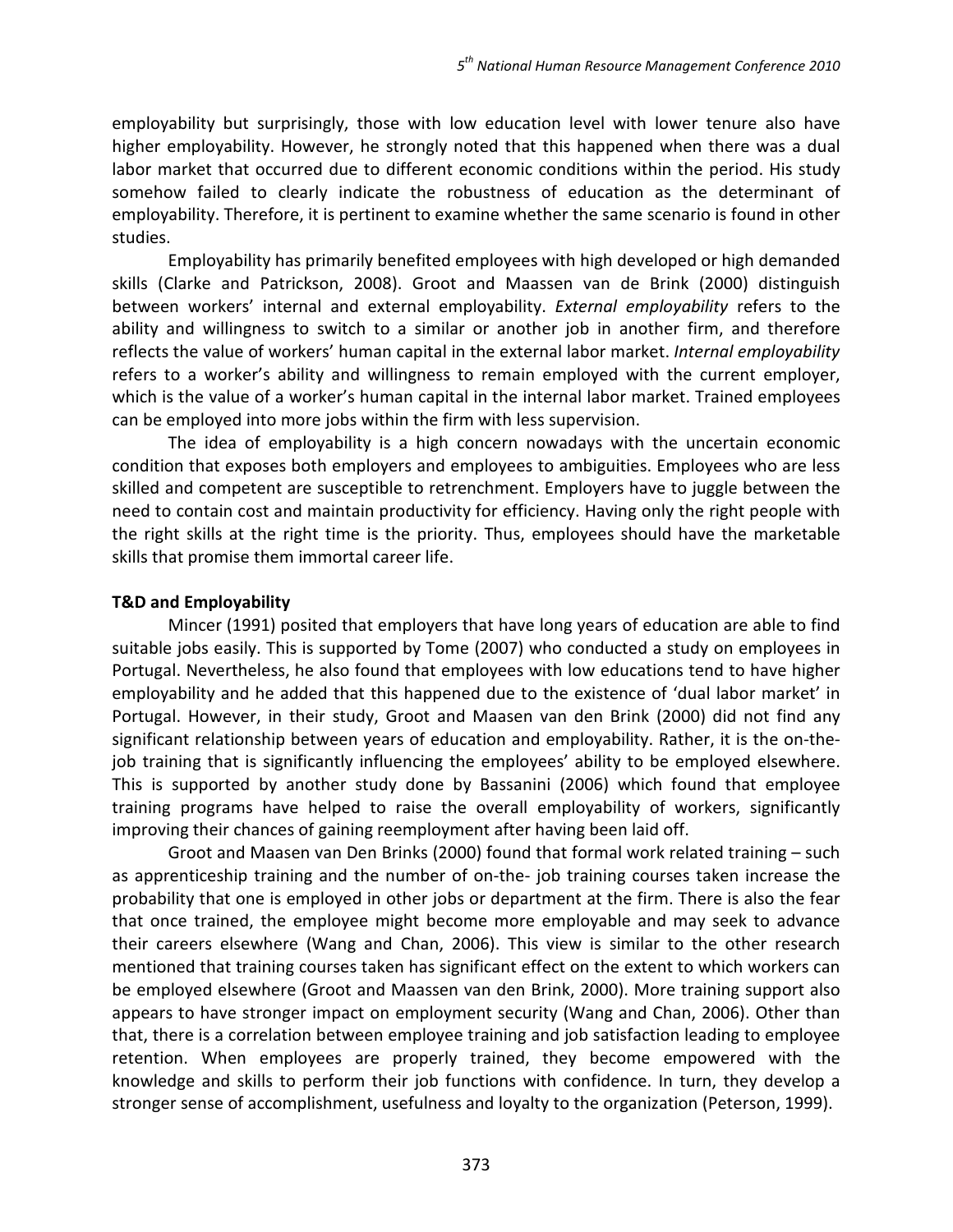#### THEORETICAL FRAMEWORK

The present study aimed to assess six variables that could influence employability. As expounded earlier, prior studies have indicated that employability could be influenced by various factors like training support, interpersonal relationship, amount of training, job experience, education level and tenure with the current job. However, previous studies only examined employability in general without looking into its specific dimensions. As posited by Groot and Maasen van den Brink (2000), employability has two dimensions; internal and external employability. The present study sought to examine how the six variables were related to the two dimensions of employability.

#### RESEARCH METHODOLOGY

#### Research Instruments

The data was collected by distributing survey questionnaires among the employees in various organizations from diverse industries. The questionnaire was divided into three sections; Section A asked on training support, interpersonal relationship, internal and external employability. Section B and C asked on the amount of training and job experience of employees in the past two years. Respondents' demographic profiles were asked in Section D.

Measurement items for training support and interpersonal relationships were adopted from Sturges et al. (2000) that consisted of 10 items. The items were measured on a 5-point scale, which ranged from 1 (Strongly Disagree) to 5 (Strongly Agree).

Internal and external employability were measured using self-developed items which are adapted from studies done by Groot and Maasen van den Brink (2000) and Sanders and de Grip (2004). Nine items were developed and responses were on a 5-point scale ranged from 1 (Strongly Disagree) to 5 (Strongly Agree).

The amount of T&D programs received by the respondents was measured by asking the employees to rate on a scale of 1 (never) to 5 (very often). They were asked to rate on the amount of T&D programs they received in the last 2 years. There are two parts; training and job experience. The respondents were asked to indicate the amount of training they received such as self learning, guidance from senior staff, mentoring, on-the-job training, short courses  $(1 -$ 14 days) and long courses (more than 14 days). Job experience was measured by asking the respondents to indicate how much they get to be assigned to different tasks, special projects, switching roles with colleagues, researching new ways and taking temporary roles in another firm. The total score for each respondent was obtained by summing up the items in the respective variable.

The questionnaires were self administered by the researchers and each respondent was personally approached and to encourage participation, tokens were given as appreciations. A total of 260 responses were obtained and they were used for further analysis.

## DATA ANALYSIS

#### Demographic Analysis

A total of 260 responses were gathered. Majority respondents were between the age of 21 to 30 years old and female employees. Almost sixty-three percent of the respondents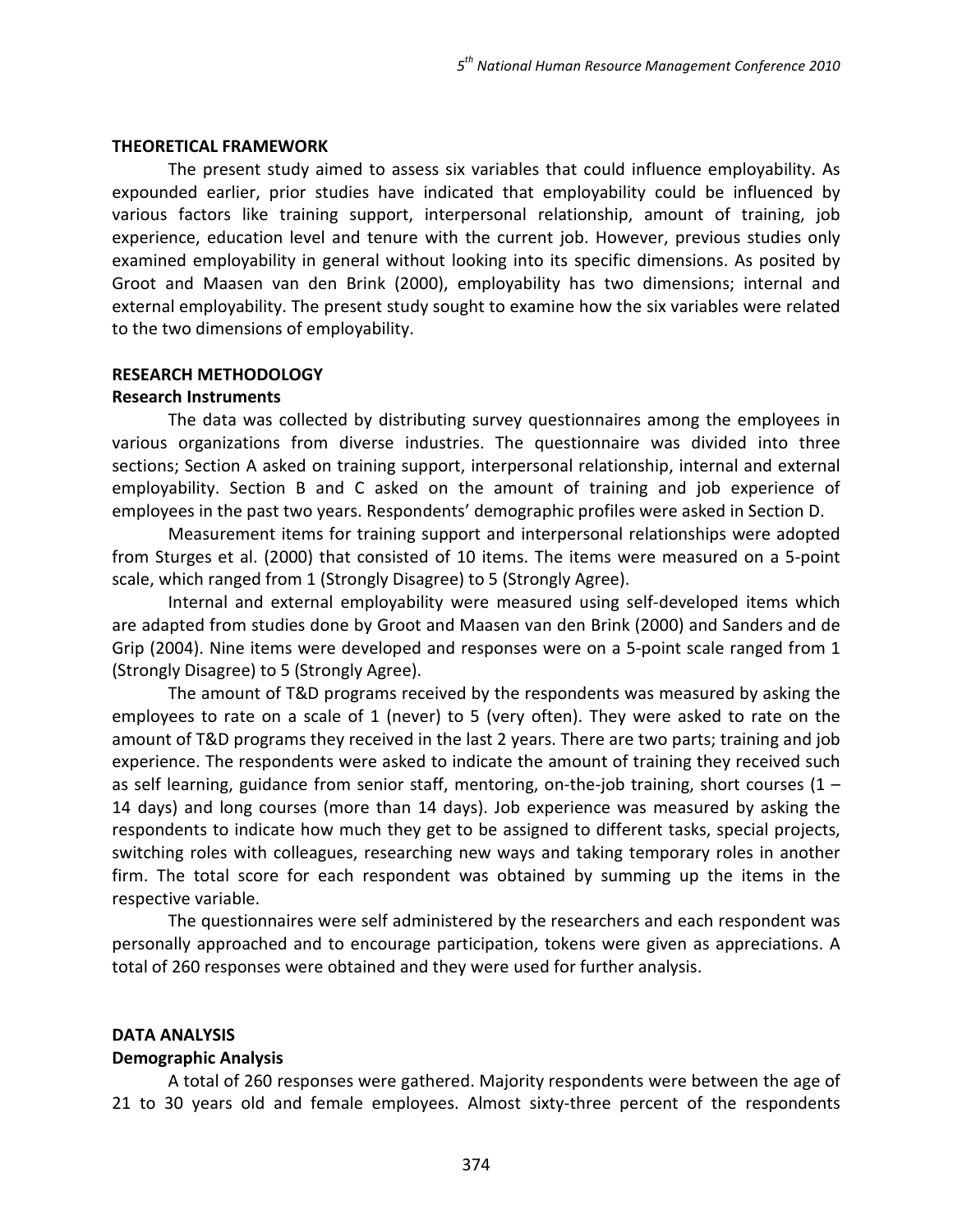possessed bachelor's degree or higher qualifications. The samples were dominated by those working in service sector and holding administrative positions. Table 1 summarizes the respondents' demographic description.

| Demographic                  | <b>Classifications</b>            | Frequency      | Percent        |
|------------------------------|-----------------------------------|----------------|----------------|
| <b>Variables</b>             |                                   |                |                |
| Age                          | 20 years and below                | $\overline{2}$ | 1              |
|                              | 21 to 30 years                    | 148            | 56             |
|                              | 31 to 40years                     | 88             | 34             |
|                              | 41 to 50 years                    | 20             | 8              |
|                              | Above 51 years                    | $\overline{2}$ | $\mathbf{1}$   |
| Gender                       | Male                              | 95             | 37             |
|                              | Female                            | 162            | 63             |
| <b>Highest Qualification</b> | High School or less               | 45             | 17             |
|                              | Colleges/Polytechnics             | 63             | 24             |
|                              | Bachelor's degree or higher       | 152            | 59             |
| Industry                     | Mining, quarry                    | 10             | 4              |
|                              | Construction                      | 18             | $\overline{7}$ |
|                              | Manufacturing                     | 12             | 4              |
|                              | Transportation, communication and | 26             | 10             |
|                              | public utilities                  |                |                |
|                              | Agriculture, fisheries, forestry  | $\overline{2}$ | 1              |
|                              | Trade                             | 5              | $\overline{2}$ |
|                              | <b>Services</b>                   | 186            | 72             |
| <b>Occupation</b>            | Managerial                        | 43             | 16             |
|                              | Professional                      | 87             | 34             |
|                              | Administrative support            | 107            | 41             |
|                              | Production, maintenance,          | 23             | 9              |
|                              | construction, operating, material |                |                |
|                              | handling                          |                |                |

Table 1: Respondents' Demographic Characteristics (N=260)

## Reliability of Measurement Items

Four variables (training support, interpersonal relationship, internal employability and external employability) were measured using nineteen items. A factor analysis was run to summarize the structure. Based on the factor analysis output, 4 factors were produced consisting of items for the respective variables. The Bartlett test of sphericity is significant and the KMO measure of sampling adequacy is .855. The factor analysis on the construct has produced four dimensions which contained clear cut items. The first column is labeled as "training support", second column as "internal employability", third column as "external employability' and the last column was labeled as "interpersonal relationship". The output of the factor analysis is as indicated in Table 2.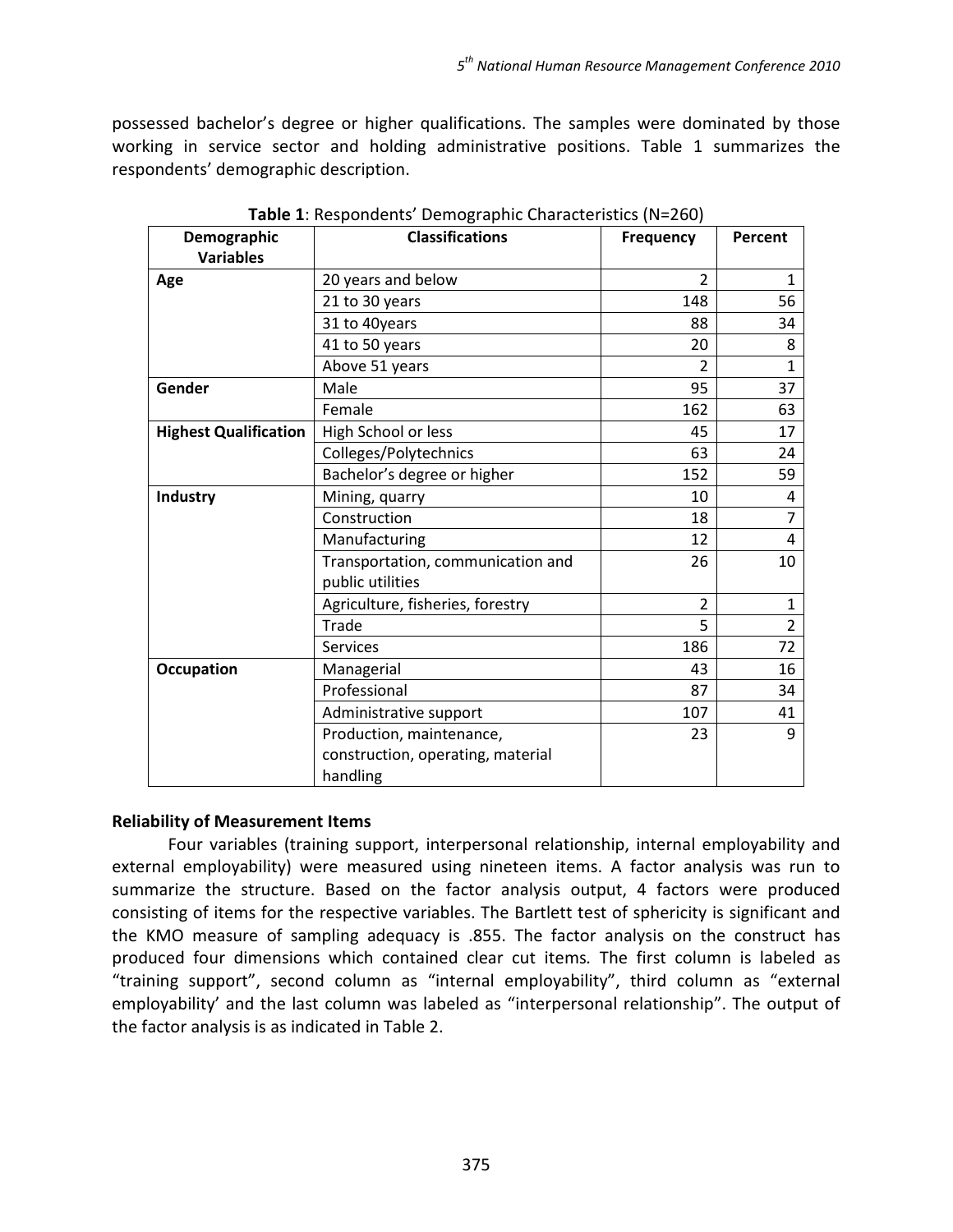|                                                                                                               | Component    |                |       |       |
|---------------------------------------------------------------------------------------------------------------|--------------|----------------|-------|-------|
|                                                                                                               | $\mathbf{1}$ | $\overline{2}$ | 3     | 4     |
| My boss makes sure I get the training needed for my<br>career                                                 | .825         |                |       |       |
| I was given sufficient training to develop my career                                                          | .813         |                |       |       |
| I have been taught things I need to know to get on I this<br>organization                                     | .778         |                |       |       |
| I have been given work that has developed my skills for<br>the future                                         | .661         |                |       |       |
| I have been given a personal development plan                                                                 | .640         |                |       |       |
| My boss has given me clear feedback on my<br>performance                                                      | .518         |                |       |       |
| I am employable for tasks that actually belong to<br>another job within the firm                              |              | .791           |       |       |
| I am capable of performing another job within the<br>department or firm                                       |              | .762           |       |       |
| I am capable of performing different tasks even though<br>they are not actually mine                          |              | .754           |       |       |
| Given the skills and knowledge I have, I can be assigned<br>to a different task within the department or firm |              | .739           |       |       |
| My boss has introduced me to people who help my<br>career                                                     |              |                | .828  |       |
| I have been given a mentor to help my career<br>development                                                   |              |                | .764  |       |
| I have been introduced to people at work who are<br>prepared to help me develop my career                     |              |                | .722  |       |
| I have been given impartial career advice when I<br>needed it                                                 |              |                | .611  |       |
| I am willing to work in another firm as long as I have to<br>perform similar job                              |              |                |       | 770   |
| Given the skills and knowledge I have, I am employable<br>in another firm                                     |              |                |       | .762  |
| My work experience gives me opportunity to be<br>employable in another firm                                   |              |                |       | .741  |
| I am able to switch to a similar job in another firm                                                          |              |                |       | .659  |
| I have no problem doing a different job in another firm                                                       |              |                |       | .420  |
| <b>Cronbach's Coefficient Alpha</b>                                                                           | 0.871        | 0.802          | 0.836 | 0.772 |

# Table 2: Rotated Component Matrix

Total variance explained: 62.902

Extraction Method: Principal Component Analysis.

Rotation Method: Varimax with Kaiser Normalization.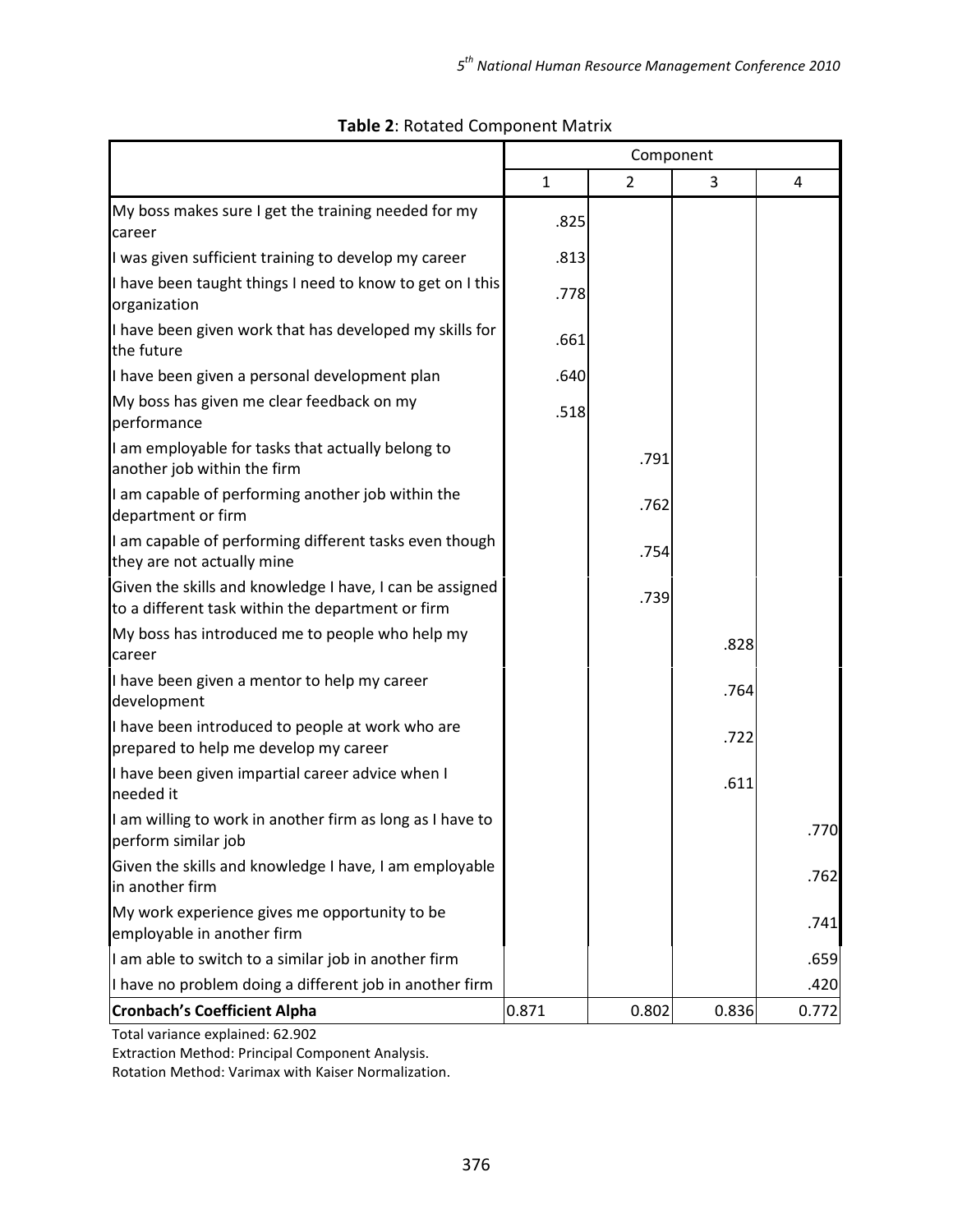# Amount of Training, Job Experience and Employability

Table 3 indicated that training support was significantly related to internal employability (r = .167, p = .003) and external employability (r = .251, p = .000). Job experience was found only significant to internal employability ( $r = .219$ ,  $p = .000$ ) and it is not significantly related to external employability ( $r = .098$ ,  $p = .058$ ).

|                |                            | <b>External Employability</b> | Internal Employability |
|----------------|----------------------------|-------------------------------|------------------------|
| Amount of      | <b>Pearson Correlation</b> | $.251$ **                     | $.167$ **              |
| Training       | Sig. (1-tailed)            | .000                          | .003                   |
|                | N                          | 260                           | 260                    |
| Job Experience | <b>Pearson Correlation</b> | .098                          | -**<br>.219            |
|                | Sig. (1-tailed)            | .058                          | .000                   |
|                | Ν                          | 259                           | 259                    |

Table 3: Correlations between Amount of Training, Job Experience and Employability

\*All are tested at alpha=0.05

## Education and Employability

ANOVA test was used to determine whether employability is influenced by education level. The results indicated that there existed significant differences across different education level in terms of external employability, F (2,256) = 3.065, p = .048. Given the significant difference, a post hoc multiple comparisons test was run to examine which level of education that significantly influenced external employability. Tukey HSD test indicated that bachelor's degree holder or higher had significantly higher mean external employability than those with college or polytechnic degree (mean difference  $= .211$ ,  $p = .04$ ). The ANOVA test did not show any significant differences of internal employability across different education levels, F (2,256) =  $.485, p = .616.$ 

## Tenure and Employability

ANOVA test was used to determine whether employability is influenced by tenure. The results indicated that there exist significant differences across tenure level in terms of external employability, F (3,256) = 4.757, p = .003. Using a Tukey HSD test, it was found that those with tenure less than 2 years had significantly higher external employability mean than those with 3 to 5 years tenure (mean difference = .246,  $p = .016$ ). It was also found that those with more than 10 years of tenure had significantly higher external employability mean than those with 3 to 5 years of tenure (mean difference = .427,  $p = .033$ ). The ANOVA test did not show any significant differences of internal employability across different tenure levels, F(3,256) = .984, p  $=.401.$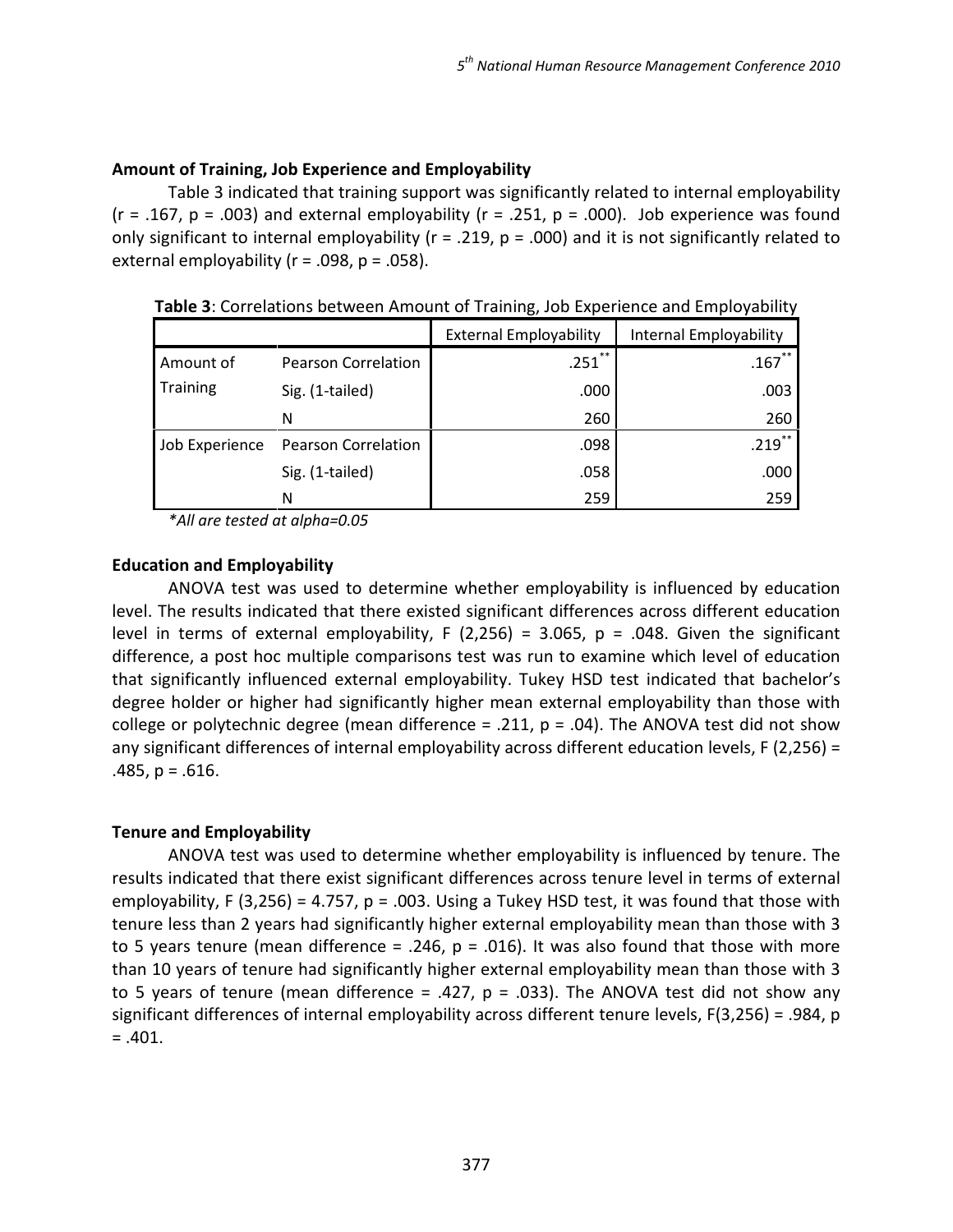# Training Support, Interpersonal Relationships and Employability

Pearson correlation tests were used to test the individual relationships among the variables. The output indicated that training support was positively related to external employability ( $r = 0.193$ ,  $p = .001$ ) and internal employability ( $r = 0.182$ ,  $p = .002$ ). However, interpersonal relationship was found only significantly related to external employability ( $r =$ 0.125, p = .022). The relationship with internal employability was insignificant ( $r = 0.100$ ,  $p =$ .054). Table 4 below summarizes the findings of the analysis.

|                               |                            | External employability | Internal employability |
|-------------------------------|----------------------------|------------------------|------------------------|
| <b>Training Support</b>       | <b>Pearson Correlation</b> | $.193$ **              | $.182$ $*$             |
|                               | Sig. (1-tailed)            | .001                   | .002                   |
|                               | N                          | 259                    | 259                    |
| Interpersonal<br>relationship | <b>Pearson Correlation</b> | .125                   | .100                   |
|                               | Sig. (1-tailed)            | .022                   | .054                   |
|                               | N                          | 260                    | 260                    |

Table 4: Correlations between Training Support, Interpersonal Relationship and Employability

\*All are tested at alpha=0.05

## **DISCUSSIONS**

The study findings generally supported the notion that support that are given to employees in expanding their skills and knowledge are very helpful in increasing the level of employability. This is in line with the previous findings that showed similar patterns of relationships (e.g. Groot & Maasen van den Brink, 2000; Sanders & de Grip, 2004). However, the insignificant relationship between interpersonal relationship and internal employability is rather unexpected. Such finding could be due to the fact that efforts made to increase networking or interpersonal relationship does not really help in expanding employees' ability in performing different tasks within the organizations. The study findings further provide more insights that in order to increase employees' internal and external employability, more formal T&D efforts have to be capitalized like training participation, superiors' support in career planning, assignment of challenging tasks and opportunity for performing various tasks as well as feedback on work performance.

The significant relationship between interpersonal relationship and external employability gives a clue that interpersonal relationship is more useful in expanding one's opportunities for employment in other organizations. Indeed, to be employable outside, an employee requires a fresh outlook and perspective. Having the chance to relate or work with people from various background helps to make the person able to learn something new which is beyond his or her boundary. It may be able to shift the person's paradigm. The insignificant association between interpersonal relationship and internal employability perhaps due to the fact that the new things or knowledge acquired are only relevant for new experience outside the organization and has no direct connection with the experience gained from the current organization. Furthermore, the items used to measure the interpersonal relationship variable is more on the employees' future career and not so much relevant to their current job.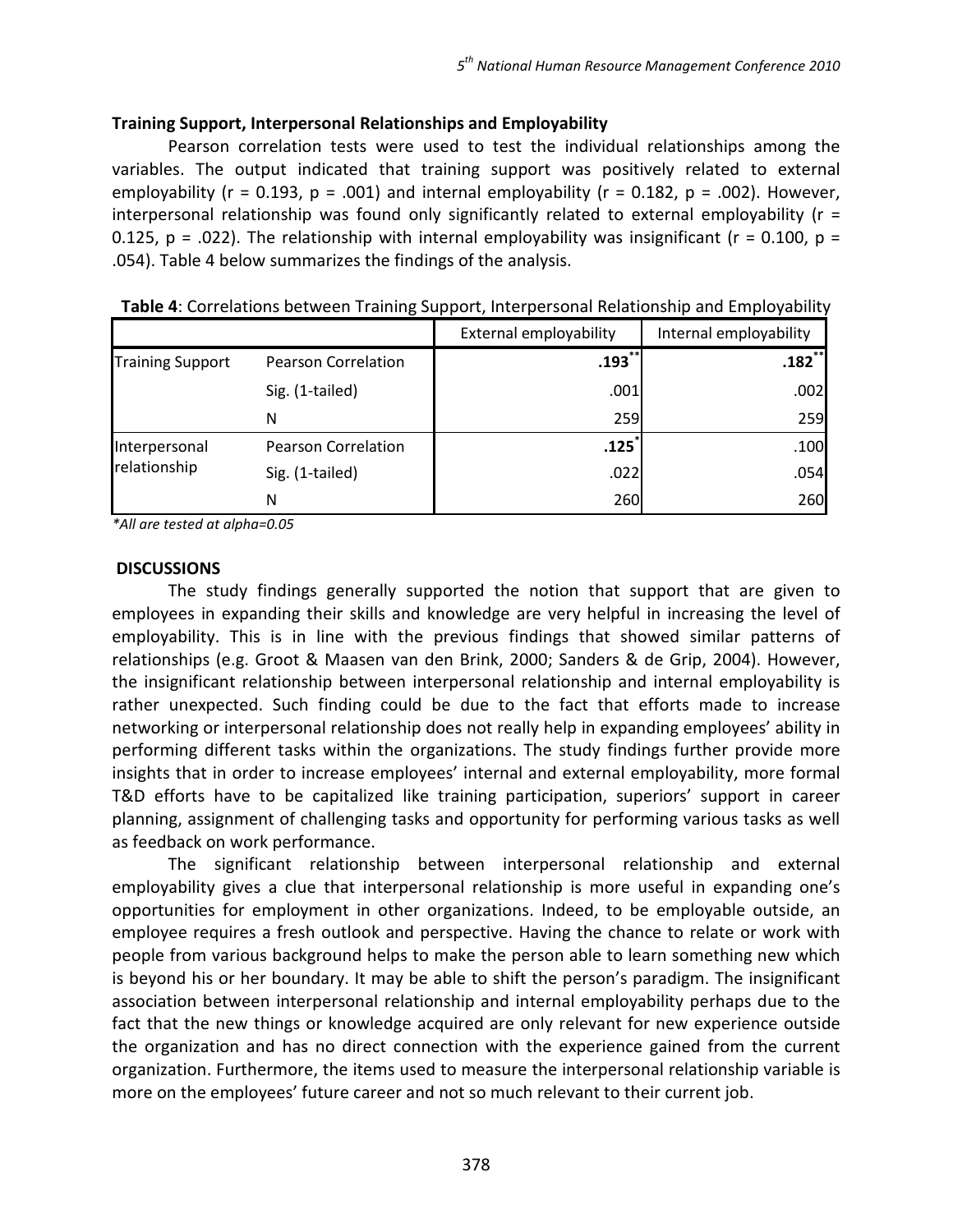Significant relationship between the amount of training received by employees and both internal and external employability is consistent with others' findings (Groot & Maasen van den Brink, 2000; Sanders & de Grip, 2004; Bassanini, 2006; Heckman et al., 1999; Wang and Chan, 2006). More training opportunities offered to employees are able to enhance their employability within and outside the current organizations. On the other hand, job experience was found only significantly related to internal employability and not to external employability. This could be due to the fact that most development programs given to employees are job specific that is only relevant to the employees' current job in the organizations. Perhaps, what is mentioned by Baruch (2001) and Carbery and Garavan (2005) on employers' reluctance to provide generic skills for employees is valid.

 The study indicated that those with bachelor's degree had higher external employability than those with lower qualifications. This is generally consistent with others' findings (Mincer, 1991; Brown, 1989; Frazis et al. 1998). However, there was no significant relationship between education levels with internal employability. Similarly, those with more than 10 years of tenure have higher external employability but there is no evidence to support that longer tenure leads to higher internal employability. It was noted by Groot and Maasen van den Brink (2000) in their studies that education, tenure and work experience did not significantly explain internal employability. This could be due to the fact that higher qualification and experience only helped to increase external employability but possibly, to be internally marketable, what is more important is their level of current job performance.

 Another interesting finding to note is those with less than 2 years tenure are more externally employable than their counterparts with 3 to 5 years of tenure. This finding gave a clue that those with longer years of experience at the current job are expert at their present job but have less ability to perform other or similar tasks in other organizations. On the other hand, those with less tenure are more employable outside because they are relatively easier to be trained for other jobs in other organizations.

## IMPLICATIONS OF THE STUDY

The study findings have several implications to employers especially in the perspective of T&D. Given the strong and significant relationships between amount of training and employability, employers are supposed to provide more opportunities for employees to go for T&D programs. And the T&D programs should not be restricted to job specific skills and knowledge; rather they should also address the generic skills. As noted by Wang and Chan (2006) and Noe (2008), when employees receive more chances to upgrade their skills and knowledge, both employees and employers will benefit in terms of productivity, employee commitment, loyalty and efficiency. It is a win-win situation when both parties will gain.

## MAJOR LIMITATIONS OF THE STUDY

The present study findings used a small number of samples ( $n = 260$ ) and the data was collected in Klang Valley area only. Given the various types of industry in the area, the findings cannot be generalized to the whole population. Therefore, in the future, more samples need to be used that can represent the total workforce population. The items used to measure internal and external employability were adjusted from a study done by Groot and Maasen van den Brink (2000). The present study used more items to measure both variables and new items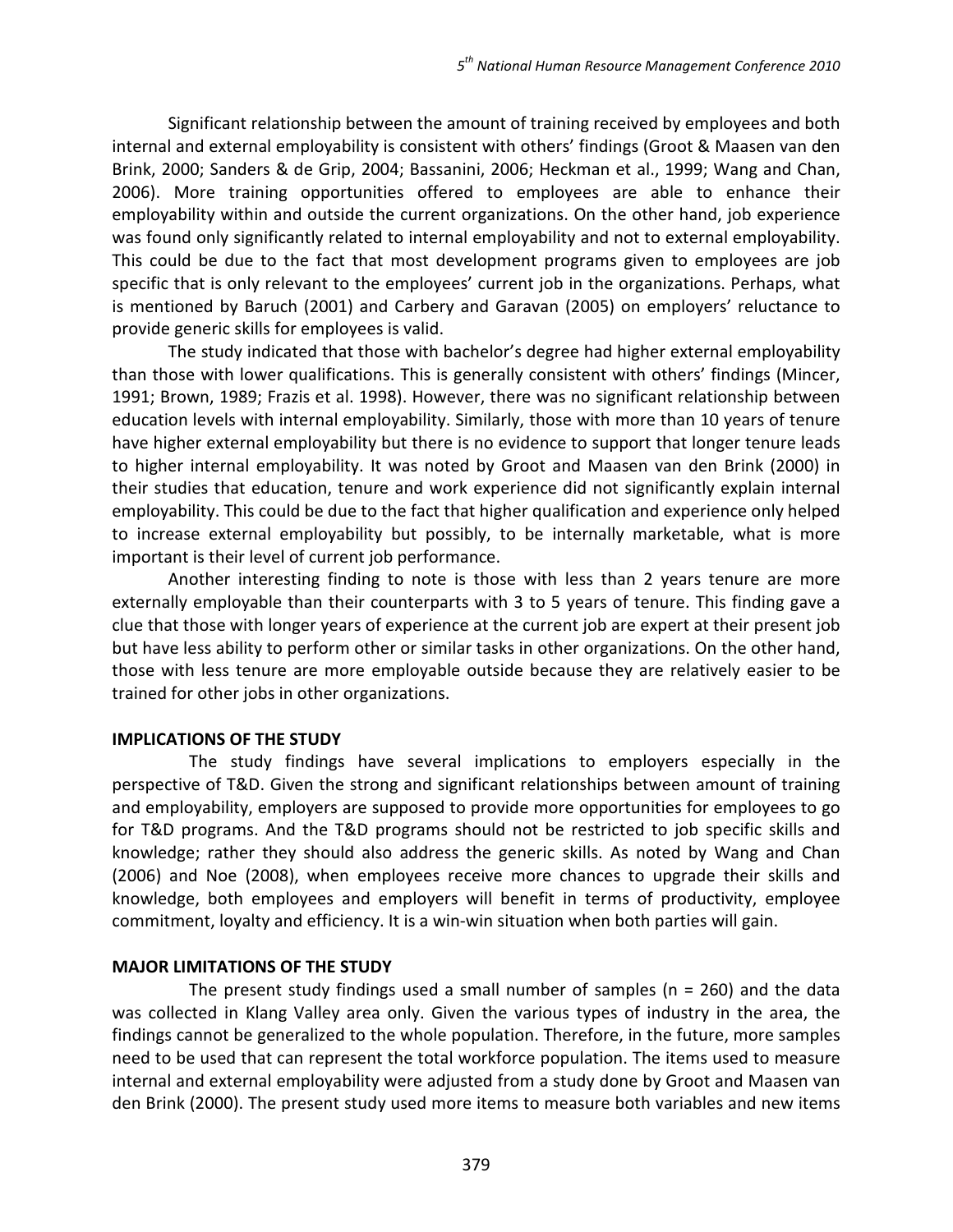were self developed. Therefore, more samples need to be taken to ensure the validity of the items. Measurement items for T&D should also be revised in order to better reflect the amount of T&D received by employees.

#### CONCLUSION AND RECOMMENDATIONS

 The study revealed that generally, T&D program provided for employees are useful for their employability. Active participation and strong support from managers and superiors help to increase employees' skills and knowledge. The present study also sought to measure to what extent that these T&D supports are linked to internal and external employability. Using the original measurement items developed by Groot & Maasen van den Brink (2000), the authors modified them by increasing the number of items and subsequently used factor analysis to cluster the items into their respective dimensions.

 For future research, more surveys need to be done in order to increase the validity of the items used in measuring the internal and external employability and the level of T&D supports. The insignificant association between interpersonal relationship and internal employability would require more research to be conducted in order to understand the reasons behind it. Possibly, the scope of the research could be expanded to employees in other states in Malaysia.

## **REFERENCES**

- Bailey, T. (1997). Changes in the Nature of Work: Implications for Skills and Assessment. In Workforce Readiness: Competencies and Assessment. Ed. H.F.O'Neil, Jr. Mahwah. New Jersey; Lawrence Erlbaum Associates.
- Baruch, Y. 2001. Employability: A substitute for loyalty? Human Resource Development International, 4(4), 543-66.
- Bassanini, A. 2006. Training, wages and employment security: an empirical analysis on European data. Applied Economics Letters 13, 523-527.
- Blundell, R. Dearden, L., Meghir, C. & Sianesi, B. 1999. Human capital investment: The returns from education and training to the individuals, the firm and the economy. Fiscal Studies 20(1), 1-23.
- Brown, C. 1989. Empirical evidence on private training. In Investing in People, U.S Department of Labor, Commission on Workforce Quality and Labor Market Efficiency, 1, 301-29.
- Carbery, R. & Garavan, T. 2005. Organizational restructuring and downsizing: issues related to learning, training and employability of survivors. Journal of European Industrial Training 29(6), 488-508.
- Clarke, M. (2007). Understanding and Managing Employability in Changing Career Contexts, Retrieved June 17, 2009 from http:// www. Emeraldinsight.com/0309-0590.htm.
- Clarke, M. and Patrickson, M. 2008. The new covenant of employability. Retrieved June 17, 2009 from http:// www. Emeraldinsight.com/newdc.oum.edu.my/Insight/View Content Servlet?
- Frazis, H., Gittleman, M., Horrigan, M. & Joyce, M. 1998. Results from the 1995 survey of employerprovided training. Monthly Labor Review June, 3-13.
- Groot, W and Maassen van den Brink, H. 2000. Education, training and employability, Applied Economics Journal, 32, 573-581.
- Hoon, L.C. and Norman, T.B.N. 2003. Creating value for employees: Investment in Employee Development. International Journal of Human Resource Management, 14(6) September, 981-1000
- Krakel, M. 2002. Withholding of knowledge in organizations. Schmalenbach Business Review 54, 221-42.